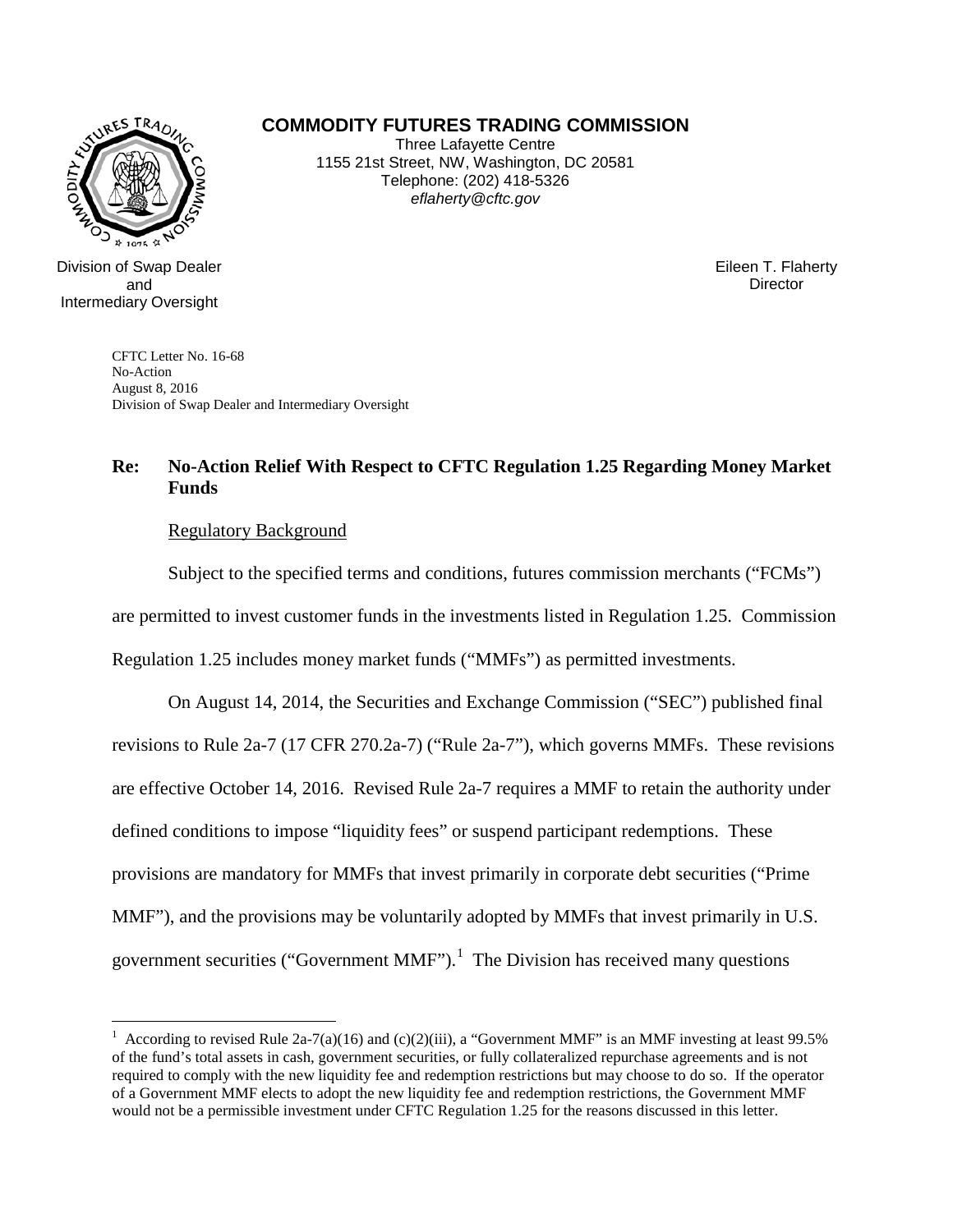Regulation 1.25 No-Action Letter August 8, 2016 Page 2

regarding the permissibility of investing customer funds under Regulation 1.25 in MMFs once the SEC revisions take effect. This letter addresses the permissibility and provides no-action relief from certain requirements in Regulation 1.25.

## No-Action Relief

 $\overline{a}$ 

The liquidity fee<sup>[2](#page-1-0)</sup> and redemption restrictions<sup>[3](#page-1-1)</sup> introduced by revised Rule 2a-7 conflict with two provisions of Regulation 1.25: (b)(1) (general terms and conditions for investments) and (c)(5) (terms and conditions for investments in MMFs). Consequently, when the revisions to Rule 2a-7 take effect on October 14, 2016, FCMs will no longer be permitted to invest customer funds in Prime MMFs, or in Government MMFs that voluntarily elect to be subject to liquidity fees or redemption restrictions ("Electing Government MMFs").

Although investment of customer funds in Prime MMFs and Electing Government MMFs will not be permitted under Regulation 1.25, the Division has reviewed whether the FCM's funds in the segregated account, secured account or cleared swaps account should be permitted to be invested in Prime MMFs and Electing Government MMFs.

<span id="page-1-0"></span> $2$  The liquidity fees in Rule 2a-7 include both a default liquidity fee and a discretionary liquidity fee. Both fees conflict with Regulation 1.25(b)(1) which requires all investments of customer funds by FCMs to be 'highly liquid' such that they have the ability to be converted into cash within one business day without material discount in value. The fact that a Prime MMF or a Government MMF that has voluntarily elected to adopt liquidity fees might be required to impose a fee of up to 2% of the value of shares redeemed would prevent an FCM from redeeming its interest in the fund without a material discount in value. As a result, revised Rule 2a-7 causes Prime MMFs and such Government MMFs to be prohibited investments for customer funds under Regulation 1.25(b)(1).

<span id="page-1-1"></span><sup>&</sup>lt;sup>3</sup> Pursuant to Regulation 1.25(c), a MMF is a permissible investment for customer funds by an FCM only if the FCM can redeem 100% of its investment "by the business day following the request." A MMF is a permitted investment even if it can suspend redemptions, so long as the fund may do so only in certain circumstances specifically defined under Regulation  $1.25(c)(5)(ii)$ . However, the redemption restrictions described in Rule 2a-7 are not covered by the exceptions enumerated in Regulation  $1.25(c)(5)(ii)$  and, therefore, conflicts with the next-day redemption requirement of Regulation 1.25(c) rendering Prime MMFs and Government MMFs that voluntarily elect to adopt redemption restrictions ineligible for the investment of customer funds.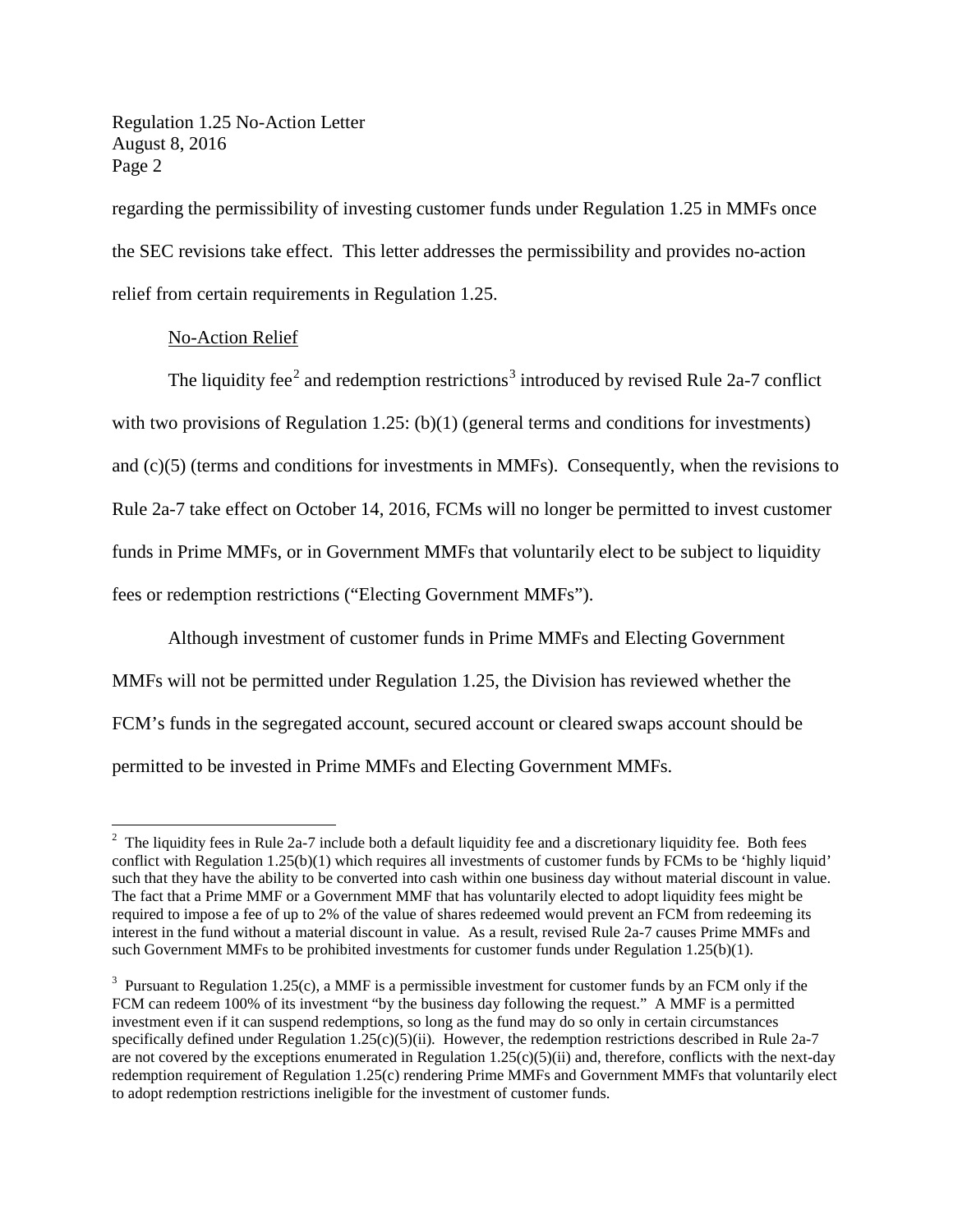Regulation 1.25 No-Action Letter August 8, 2016 Page 3

Commission regulations provide that all funds held in customer segregated accounts, secured accounts and cleared swaps accounts are subject to Regulation 1.25, including the FCM's residual interest.<sup>[4](#page-2-0)</sup> The Division notes, however, that an FCM is permitted to withdraw its own funds from these customer accounts that exceed the FCM's targeted residual interest in such accounts, and to hold such excess funds in the FCM's proprietary accounts. The Division believes that allowing an FCM to invest the amount of its own funds held in segregated accounts that is in excess of the targeted residual interest in Prime MMFs and Electing Government MMFs avoids a potential undue influence on the FCM's decision whether to deposit proprietary funds above the targeted residual interest amount in such customer accounts. The Division also believes that an FCM provides additional benefits to customers by holding excess funds in such accounts in an amount above the targeted residual interest as such additional funds would benefit customers in the event of the insolvency of the FCM. Accordingly, the Division will not recommend an enforcement action under Regulation 1.25 against an FCM that continues to invest, on or after October 14, 2016, its own funds held in customer segregated, secured and cleared swaps accounts in Prime MMFs and Electing Government MMFs provided that the funds invested in such MMFs represent the FCM's residual interest that is in excess of the targeted residual interest amount for each such account. The Division notes that the relief provided by this letter should not impact a firm's targeted residual interest calculation, and that a firm should continue to maintain appropriate written policies and procedures for establishing the total amount of targeted residual interest in the customer segregated, secured and cleared swap accounts in

<span id="page-2-0"></span>See Regulations 1.23(a),  $22.2(e)$ , and  $30.7(g)$ .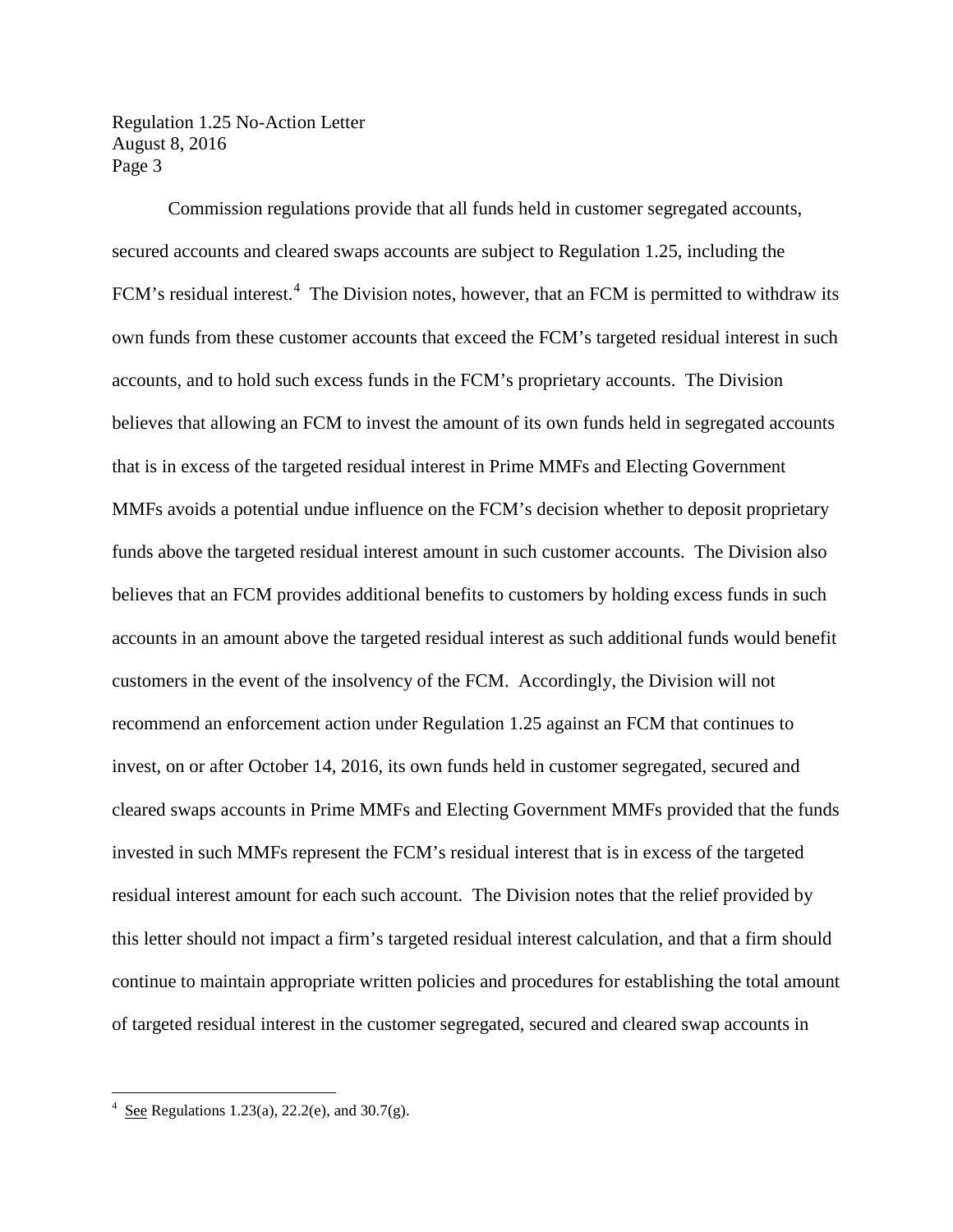Regulation 1.25 No-Action Letter August 8, 2016 Page 4

accordance with Regulation  $1.11(e)(3)(i)(D)$ . The Division will continue to monitor each FCM's calculation of its targeted residual interest as part of its financial surveillance program.

The Division also notes that Regulation  $1.25(b)(3)(i)(E)$  currently does not impose a concentration limit on the investment of customer funds in a MMF that is comprised only of U.S. government securities, provided that such MMF is comprised of \$1 billion or more in assets and the management company for the MMF has \$25 billion or more in assets under management. The Division notes that the requirement in Regulation  $1.25(b)(3)(i)(E)$  that the MMF must be comprised of only U.S. government securities differs from Rule 2a-7's definition of a Government MMF. Rule 2a-7 defines a Government MMF as a fund that invests at least 99.5 percent of its total assets in U.S. government securities, cash, or repurchase agreements that are fully collateralized. To provide consistency in the definition of a Government MMF, the Division also will not recommend an enforcement action if an FCM invests customer funds in Government MMFs as defined in SEC Rule 2a-7 provided that they are not subject to SEC Rule 2a-7 liquidity fees and redemption restrictions (i.e., provided they are not Electing Government MMFs) and the FCM treats such investments as consistent with CFTC Regulation  $1.25(b)(3)(i)(E)$  and, therefore, not subject to asset-based concentration limits. This position is conditioned upon the Government MMF meeting the conditions in Regulation  $1.25(b)(i)(3)(G)$ , provided however that the level of assets be increased from the current \$1 billion to \$5 billion.

This letter, and the positions taken herein, represent the view of this Division only, and do not necessarily represent the position or view of the Commission or of any other office or division of the Commission. The relief issued by this letter does not excuse an FCM from